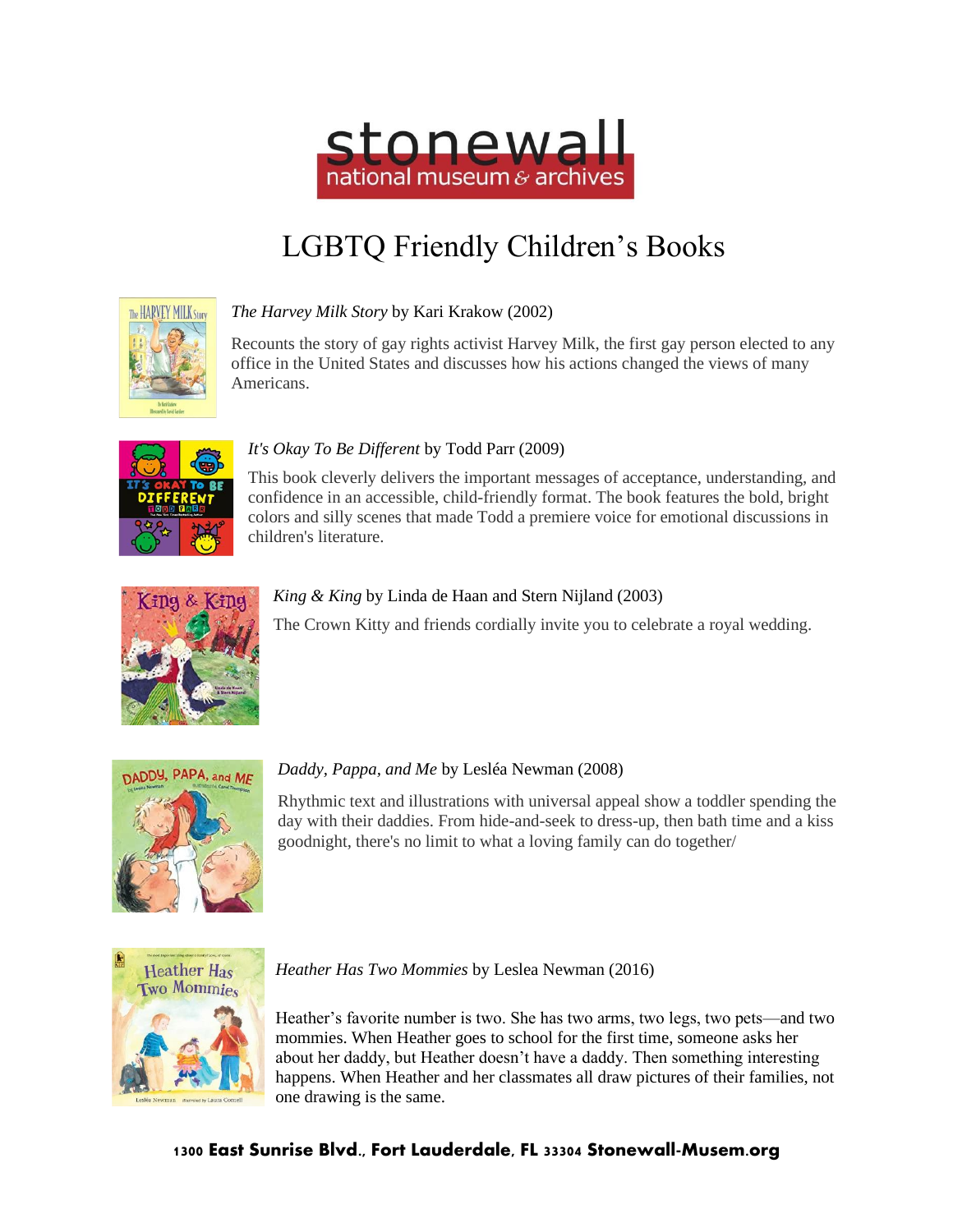# Books for Parents of Queer Kids

### *Passages of Pride: Lesbian and Gay Youth Come of Age* by Kurt Chandler (1995)

Journalist Kurt Chandler profiles six Minneapolis/St. Paul teenagers, who speak eloquently of the challenges of realizing they were different at an early age, of having to hide, of depression and suicide attempts, and, ultimately, of coming out and making their separate peaces at home, at school, and on their own.



Passages of Pride: Lesbian and Gay Youth Come of Age

#### *Unlived Affections* by George Shannon (1989)

Although Willie, 17, has never stopped asking questions about his parents, he has received very few satisfactory answers. He never knew his father, and little remains to document his mother's existence. His grandmother refuses to discuss details about the family, so it is only after her death that Willie discovers the collection of old letters that provides him with information about the past. Through letters his mother received from his father, Willie finds out about his own conception, his father's realization of his homosexuality and the circumstances of his parents' divorce. Willie is both disturbed and intrigued by the shocking story that unfolds, and he begins to understand his parents' complicated relationship as he shares their most intimate moments of love, grief, anger and compassion. In this framework, Shannon explores how two young men of different generations struggle to find their identities.



Between Mom and Jo





Nick has a three-legged dog named Lucky, some pet fish, and two moms who think he's the greatest kid ever. And he happens to think he has the greatest Moms ever, but everything changes when his birth mom and her wife, Jo, start to have marital problems. Suddenly, Nick is in the middle, and instead of having two Moms to turn to for advice, he has no one.

Nick's emotional struggle to redefine his relationships with his parents will remind readers that a family's love can survive even the most difficult times.



#### *First Spring Grass Fire* by Rae Spoon (2012)

Transgender indie electronica singer-songwriter Rae Spoon has six albums to their credit, including 2012's *I Can't Keep All of Our Secrets*. This first book by Rae (who uses "they" as a pronoun) is a candid, powerful story about a young person growing up queer in a strict Pentecostal family in rural Canada.

The narrator attends church events and Billy Graham rallies faithfully with their family before discovering the music that becomes their salvation and means of escape. As their father's schizophrenia causes their parents' marriage to unravel, the narrator finds solace and safety in the company of their siblings, in their nascent feelings for a girl at school, and in their growing awareness that they are not the person their parents think they are.